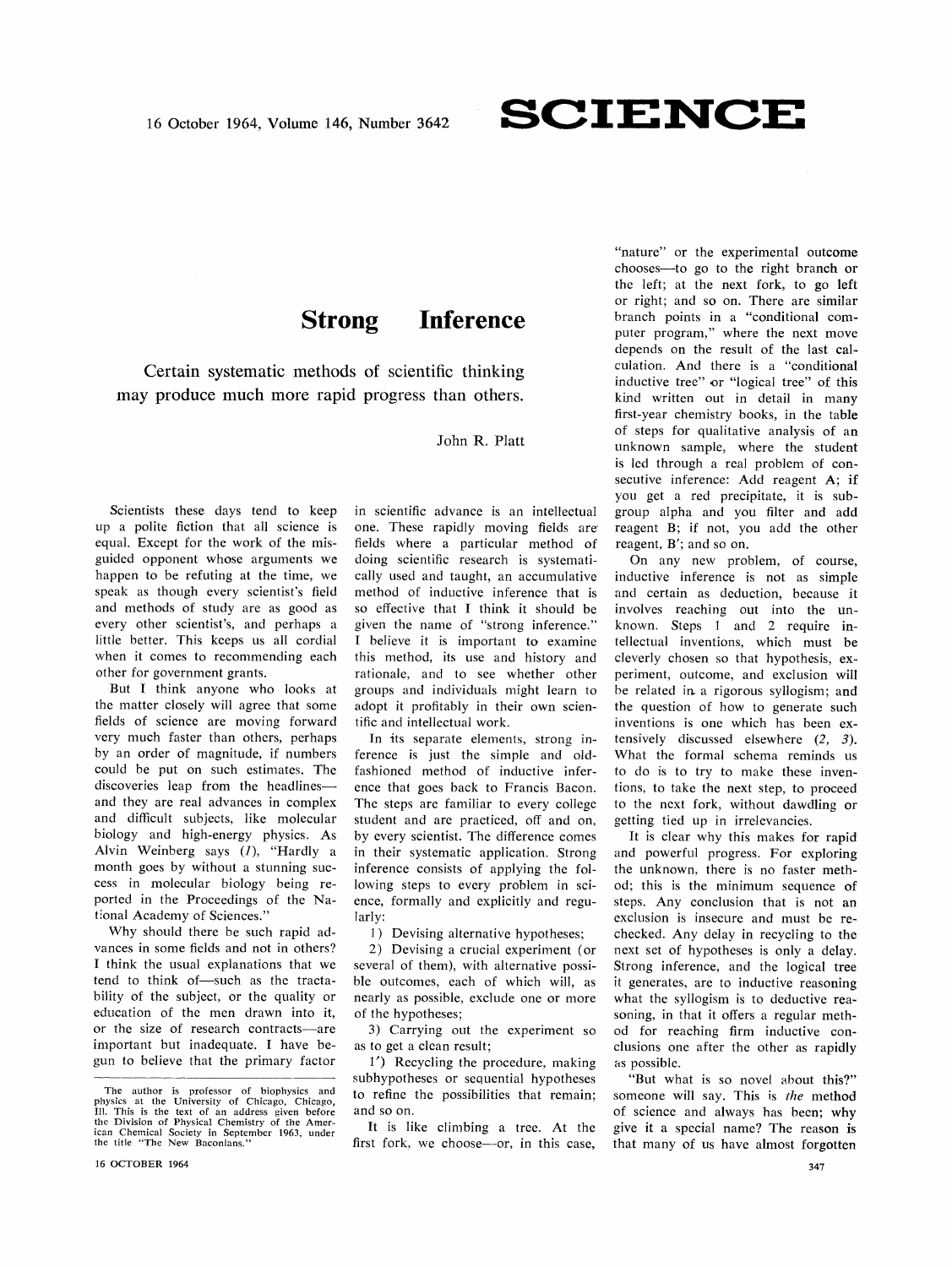**it. Science is now an everyday business. Equipment, calculations, lectures become ends in themselves. How many of us write down our alternatives and crucial experiments every day, focusing on the exclusion of a hypothesis? We may write our scientific papers so that it looks as if we had steps 1, 2, and 3 in mind all along. But in between, we do busywork. We become "method-oriented" rather than "problem-oriented." We say we prefer to "feel our way" toward generalizations. We fail to teach our students how to sharpen up their inductive inferences. And we do not realize the added power that the regular and explicit use of alternative hypotheses and sharp exclusions could give us at every step of our research.** 

**The difference between the average scientist's informal methods and the methods of the strong-inference users is somewhat like the difference between a gasoline engine that fires occasionally and one that fires in steady sequence. If our motorboat engines were as erratic as our deliberate intellectual efforts, most of us would not get home for supper.** 

#### **Molecular Biology**

**The new molecular biology is a field where I think this systematic method of inference has become widespread and effective. It is a complex field; yet a succession of crucial experiments over the past decade has given us a surprisingly detailed understanding of hereditary mechanisms and the control of enzyme formation and protein synthesis.** 

**The logical structure shows in every experiment. In 1953 James Watson and Francis Crick proposed that the**  DNA molecule---the "hereditary substance" in a cell-is a long two**stranded helical molecule (4). This suggested a number of alternatives for crucial test. Do the two strands of the helix stay together when a cell divides, or do they separate? Matthew Meselson and Franklin Stahl used an ingenious isotope-density-labeling technique which showed that they separate (5). Does the DNA helix always have two strands, or can it have three, as atomic models suggest? Alexander Rich showed it can have either, depending on the ionic concentration (6). These are the kinds of experi-**

**ments John Dalton would have liked,**  where the combining entities are not atoms but long macromolecular **long** macromolecular **strands.** 

**Or take a different sort of question:**  Is the "genetic map"—showing the sta**tistical relationship of different genetic characteristics in recombination experiments-a one-dimensional map like the DNA molecule (that is, a linear map), as T. H. Morgan proposed in 1911, or does it have two-dimensional loops or branches? Seymour Benzer showed that his hundreds of fine microgenetic experiments on bacteria would fit only the mathematical matrix for the one-dimensional case (7).** 

**But of course, selected crucial experiments of this kind can be found in every field. The real difference in molecular biology is that formal inductive inference is so systematically practiced and taught. On any given morning at the Laboratory of Molecular Biology in Cambridge, England, the blackboards of Francis Crick or Sidney Brenner will commonly be found covered with logical trees. On the top line will be the hot new result just up from the laboratory or just in by letter or rumor. On the next line will be two or three alternative explanations, or a little list of "What he did wrong." Underneath will be a series of suggested experiments or controls that can reduce the number of possibilities. And so on. The tree grows during the day as one man or another comes in and argues about why one of the experiments wouldn't work, or how it should be changed.** 

**The strong-inference attitude is evident just in the style and language in which the papers are written. For example, in analyzing theories of antibody formation, Joshua Lederberg (8) gives a list of nine propositions "subject to denial," discussing which ones would be "most vulnerable to experimental test."** 

**The papers of the French leaders Francois Jacob and Jacques Monod are also celebrated for their high "logical density," with paragraph after paragraph of linked "inductive syllogisms." But the style is widespread. Start with the first paper in the Journal of Molecular Biology for 1964 (9), and you immediately find: "Our conclusions . .. might be invalid if . . . (i) . .. (ii) ... or (iii). . . We shall describe experiments which eliminate these alternatives." The average physicist or** 

**chemist or scientist in any field accustomed to less closely reasoned articles and less sharply stated inferences will find it a salutary experience to dip into that journal almost at random.** 

#### **Resistance to**

#### **Analytical Methodology**

**This analytical approach to biology has sometimes become almost a crusade, because it arouses so much resistance in many scientists who have grown up in a more relaxed and diffuse tradition. At the 1958 Conference on Biophysics, at Boulder, there was a dramatic confrontation between the two points of view. Leo Szilard said: "The problems of how enzymes are induced, of how proteins are synthesized, of how antibodies are formed, are closer to solution than is generally believed. If you do stupid experiments, and finish one a year, it can take 50 years. But if you stop doing experiments for a little while and think how proteins can possibly be synthesized, there are only about 5 different ways, not 50! And it will take only a few experiments to distinguish these."** 

**One of the young men added: "It is essentially the old question: How small and elegant an experiment can you perform?"** 

**These comments upset a number of those present. An electron microscopist said, "Gentlemen, this is off the track. This is philosophy of science."** 

**Szilard retorted, "I was not quarreling with third-rate scientists: I was quarreling with first-rate scientists."** 

**A physical chemist hurriedly asked, "Are we going to take the official photograph before lunch or after lunch?"** 

**But this did not deflect the dispute. A distinguished cell biologist rose and said, "No two cells give the same properties. Biology is the science of heterogeneous systems." And he added privately, "You know there are scientists; and there are people in science who are just working with these oversimplified model systems-DNA chains and in vitro systems-who are not doing science at all. We need their auxiliary work: they build apparatus, they make minor studies, but they are not scientists."** 

**To which Cy Levinthal replied: "Well, there are two kinds of biologists, those who are looking to see**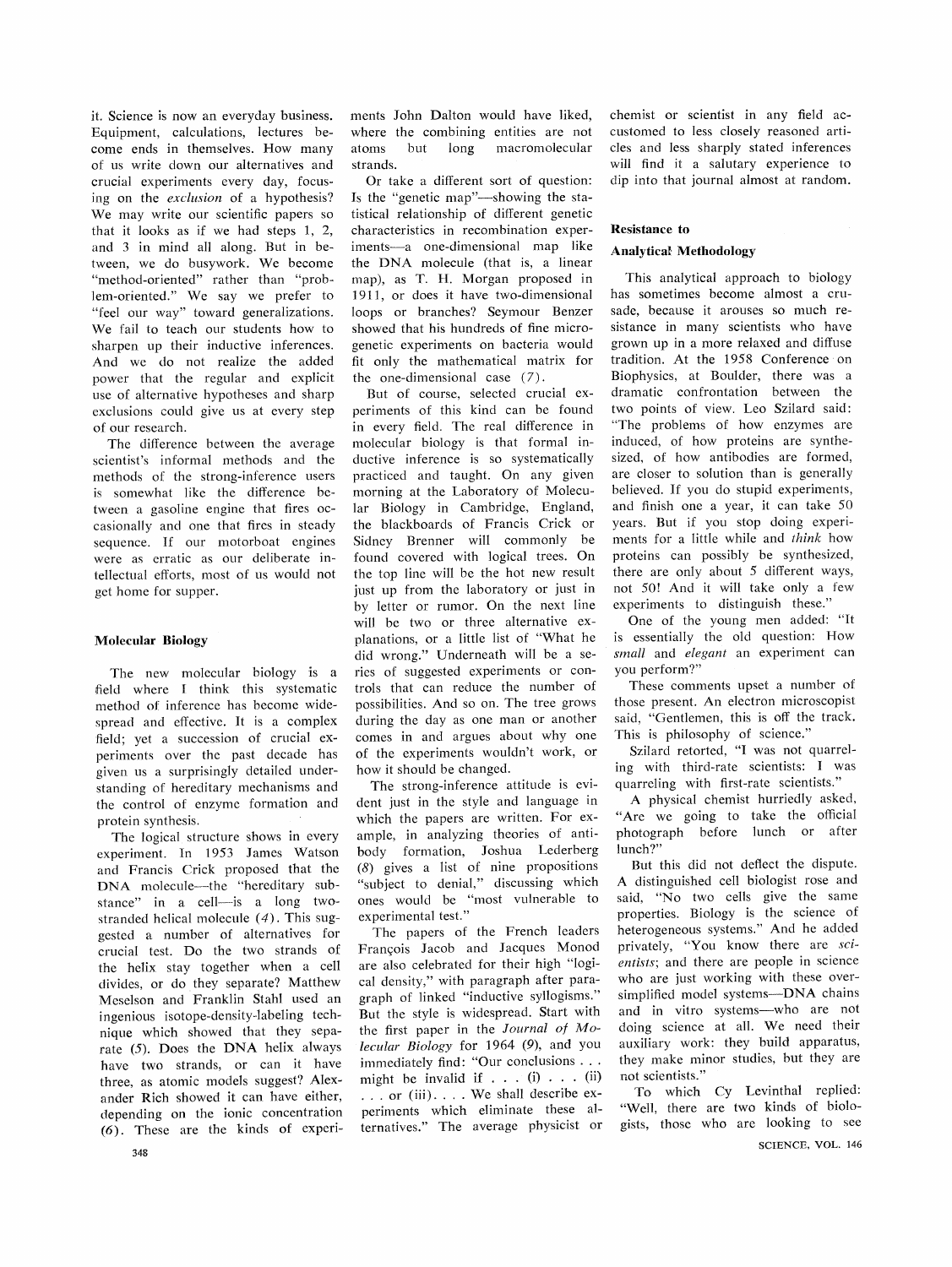**if there is one thing that can be understood, and those who keep saying it is very complicated and that nothing can be understood . . . You must study the simplest system you think has the properties you are interested in."** 

**As they were leaving the meeting, one man could be heard muttering,**  "What does Szilard expect me to do**shoot myself?"** 

**Any criticism or challenge to consider changing our methods strikes of course at all our ego-defenses. But in this case the analytical method offers the possibility of such great increases in effectiveness that it is unfortunate that it cannot be regarded more often as a challenge to learning rather than as a challenge to combat. Many of the recent triumphs in molecular biology have in fact been achieved on just such "oversimplified model systems," very much along the analytical lines laid down in the 1958 discussion. They have not fallen to the kind of men who justify themselves by saying, "No two cells are alike," regardless of how true that may ultimately be. The triumphs are in fact triumphs of a new way of thinking.** 

#### **High-Energy Physics**

**This analytical thinking is rare, but it is by no means restricted to the new biology. High-energy physics is another field where the logic of exclusions is obvious, even in the newspaper accounts. For example, in the famous discovery of C. N. Yang and T. D. Lee, the question that was asked was: Do the fundamental particles conserve mirror-symmetry or "parity" in certain reactions, or do they not? The crucial experiments were suggested; within a few months they were done, and conservation of parity was found to be excluded. Richard Garwin, Leon Lederman, and Marcel Weinrich did one of the crucial experiments. It was thought of one evening at suppertime; by midnight they had rearranged the apparatus for it; and by 4 a.m. they had picked up the predicted pulses showing the nonconservation of parity (10). The phenomena had just been waiting, so to sneak, for the explicit formulation of the alternative hypotheses.** 

**The theorists in this field take pride in trying to predict new properties or 16 OCTOBER 1964** 

**new particles explicitly enough so that if they are not found the theories will fall. As the biologist W. A. H. Rushton has said (11), "A theory which cannot be mortally endangered cannot be alive." Murray Gell-Mann and Yuval Ne'eman recently used the particle grouping which they call "The Eightfold Way" to predict a missing particle, the Omega-Minus, which was then looked for and found (12). But one alternative branch of the theory would predict a particle with one-third the usual electronic charge, and it was not found in the experiments, so this branch must be rejected.** 

**The logical tree is so much a part of high-energy physics that some stages of it are commonly built, in fact, into the electronic coincidence circuits that detect the particles and trigger the bubble-chamber photographs. Each kind of particle should give a different kind of pattern in the electronic counters, and the circuits can be set to exclude or include whatever types of events are desired. If the distinguishing criteria are sequential, they may even run through a complete logical tree in a microsecond or so. This electronic preliminary analysis, like human preliminary analysis of alternative outcomes, speeds up progress by sharpening the criteria. It eliminates hundreds of thousands of the irrelevant pictures that formerly had to be scanned, and when it is carried to its limit, a few output pulses, hours apart, may be enough to signal the existence of the antiproton or the fall of a theory.** 

**I think the emphasis on strong inference in the two fields I have mentioned has been partly the result of personal leadership, such as that of the classical geneticists in molecular biology, or of Szilard with his "Midwest Chowder and Bacteria Society" at Chicago in 1948-50, or of Max**  Delbrück with his summer courses in **phage genetics at Cold Spring Harbor. But it is also partly due to the nature of the fields themselves. Biology, with its vast informational detail and complexity, is a "high-information" field, where years and decades can easily be wasted on the usual type of "lowinformation" observations or experiments if one does not think carefully in advance about what the most important and conclusive experiments would be. And in high-energy physics, both the "information flux" of particles** 

**from the new accelerators and the million-dollar costs of operation have forced a similar analytical approach. It pays to have a top-notch group debate every experiment ahead of time; and the habit spreads throughout the field.** 

#### **Induction and Multiple Hypotheses**

**Historically, I think, there have been two main contributions to the development of a satisfactory stronginference method. The first is that of Francis Bacon (13). He wanted a "surer method" of "finding out nature" than either the logic-chopping or allinclusive theories of the time or the laudable but crude attempts to make inductions "by simple enumeration." He did not merely urge experiments, as some suppose; he showed the fruitfulness of interconnecting theory and experiment so that the one checked the other. Of the many inductive procedures he suggested, the most important, I think, was the conditional inductive tree, which proceeded from alternative hypotheses (possible "causes," as he calls them), through crucial experiments ("Instances of the Fingerpost"), to exclusion of some alternatives and adoption of what is left ("establishing axioms"). His Instances of the Fingerpost are explicitly at the forks in the logical tree, the term being borrowed "from the fingerposts which are set up where roads part, to indicate the several directions."** 

**Many of his crucial experiments proposed in Book II of The New Organon are still fascinating. For example, in order to decide whether the weight of a body is due to its "inherent nature," as some had said, or is due to the attraction of the earth, which would decrease with distance, he proposes comparing the rate of a pendulum clock and a spring clock and then lifting them from the earth to the top of a tall steeple. He concludes that if the pendulum clock on the steeple "goes more slowly than it did on account of the diminished virtue of its weights . . . we may take the attraction of the mass of the earth as the cause of weight."** 

**Here was a method that could separate off the empty theories!** 

**Bacon said the inductive method could be learned by anybody, just like**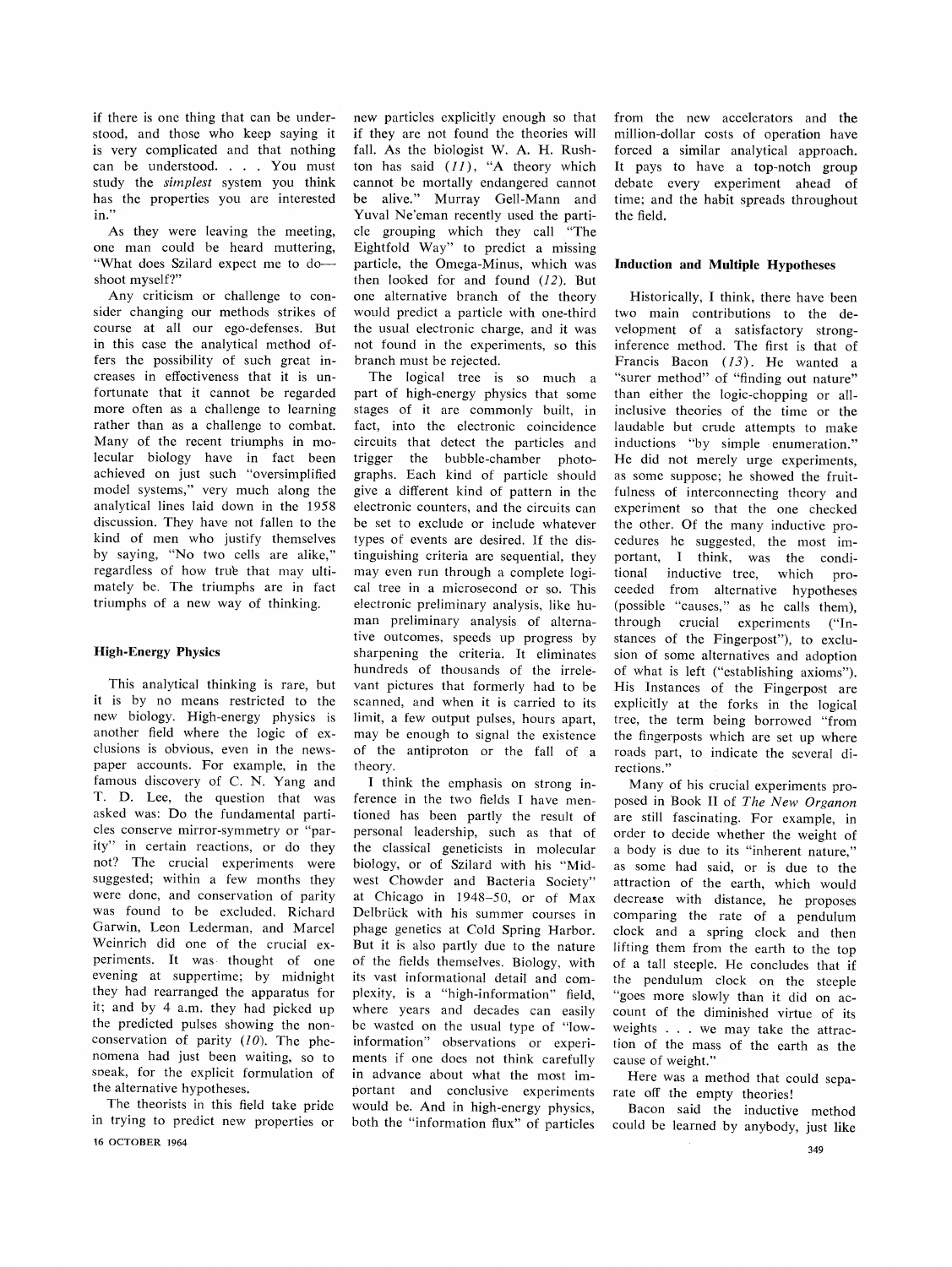**learning to "draw a straighter line or more perfect circle . . . with the help of a ruler or a pair of compasses." "My way of discovering sciences goes far to level men's wit and leaves but little to individual excellence, because it performs everything by the surest rules and demonstrations." Even occasional mistakes would not be fatal. "Truth will sooner come out from error than from confusion."** 

**It is easy to see why young minds leaped to try it.** 

**Nevertheless there is a difficulty with this method. As Bacon emphasizes, it is necessary to make "exclusions." He says, "The induction which is to be available for the discovery and demonstration of sciences and arts, must analyze nature by proper rejections and exclusions; and then, after a sufficient number of negatives, come to a conclusion on the affirmative instances." "[To man] it is granted only to proceed at first by negatives, and at last to end in affirmatives after exclusion has been exhausted."** 

**Or, as the philosopher Karl Popper says today, there is no such thing as proof in science-because some later alternative explanation may be as good or better-so that science advances only by disproofs. There is no point in making hypotheses that are not falsifiable, because such hypotheses do not say anything; "it must be possible for an empirical scientific system to be refuted by experience" (14).** 

**The difficulty is that disproof is a hard doctrine. If you have a hypothesis and I have another hypothesis, evidently one of them must be eliminated. The scientist seems to have no choice but to be either soft-headed or disputatious. Perhaps this is why so many tend to resist the strong analytical approach-and why some great scientists are so disputatious.** 

**Fortunately, it seems to me, this difficulty can be removed by the use of a second great intellectual invention, the "method of multiple hypotheses," which is what was needed to round out the Baconian scheme. This is a method that was put forward by T. C. Chamberlin (15), a geologist at Chicago at the turn of the century, who is best known for his contribution to the Chamberlin-Moulton hypothesis of the origin of the solar system.** 

**Chamberlin says our trouble is that when we make a single hypothesis, we become attached to it.** 

**"The moment one has offered an** 

**original explanation for a phenomenon which seems satisfactory, that moment affection for his intellectual child springs into existence, and as the explanation grows into a definite theory his parental affections cluster about his offspring and it grows more and more dear to him. . . . There springs up also unwittingly a pressing of the theory to make it fit the facts and a pressing of the facts to make them fit the theory....** 

**"To avoid this grave danger, the method of multiple working hypotheses is urged. It differs from the simple working hypothesis in that it distributes the effort and divides the affections. . . . Each hypothesis suggests its own criteria, its own means of proof, its own method of developing the truth, and if a group of hypotheses encompass the subject on all sides, the total outcome of means and of methods is full and rich."** 

**Chamberlin thinks the method "leads to certain distinctive habits of mind" and is of prime value in education. "When faithfully followed for a sufficient time, it develops a mode of thought of its own kind which may be designated the habit of complex thought .. ."** 

**This charming paper deserves to be reprinted in some more accessible journal today, where it could be required reading for every graduate student-and for every professor.** 

**It seems to me that Chamberlin has hit on the explanation-and the cure -for many of our problems in the sciences. The conflict and exclusion of alternatives that is necessary to sharp inductive inference has been all too often a conflict between men, each with his single Ruling Theory. But whenever each man begins to have multiple working hypotheses, it becomes purely a conflict between ideas. It becomes much easier then for each of us to aim every day at conclusive**  disproofs-at strong inference-with**out either reluctance or combativeness. In fact, when there are multiple hypotheses which are not anyone's "personal property" and when there are crucial experiments to test them, the daily life in the laboratory takes on an interest and excitement it never had, and the students can hardly wait to get to work to see how the detective story will come out. It seems to me that this is the reason for the development of those "distinctive habits of mind" and the "complex** 

**thought" that Chamberlin described, the reason for the sharpness, the excitement, the zeal, the teamwork-yes, even international teamwork-in molecular biology and high-energy physics today. What else could be so effective?** 

**When multiple hypotheses become coupled to strong inference, the scientific search becomes an emotional powerhouse as well as an intellectual one.** 

**Unfortunately, I think, there are other areas of science today that are sick by comparison, because they have forgotten the necessity for alternative hypotheses and disproof. Each man**  has only one branch----or none----on the **logical tree, and it twists at random without ever coming to the need for a crucial decision at any point. We can see from the external symptoms that there is something scientifically wrong. The Frozen Method. The Eternal Surveyor. The Never Finished. The Great Man With a Single Hypothesis. The Little Club of Dependents. The Vendetta. The All-Encompassing Theory Which Can Never Be Falsified.** 

**Some cynics tell a story, which may be apocryphal, about the theoretical chemist who explained to his class,** 

**"And thus we see that the C-Cl bond is longer in the first compound than in the second because the percent of ionic character is smaller."** 

**A voice from the back of the room said, "But Professor X, according to the Table, the C-C1 bond is shorter in the first compound."** 

**"Oh, is it?" said the professor. "Well, that's still easy to understand, because the double-bond character is higher in that compound."** 

**To the extent that this kind of story is accurate, a "theory" of this sort is not a theory at all, because it does not exclude anything. It predicts everything, and therefore does not predict anything. It becomes simply a verbal formula which the graduate student repeats and believes because the professor has said it so often. This is not science, but faith; not theory, but theology. Whether it is hand-waving or number-waving or equation-waving, a theory is not a theory unless it can be disproved. That is, unless it can be falsified by some possible experimental outcome.** 

**In chemistry, the resonance theorists will of course suppose that I am criticizing them, while the molecular-orbital theorists will suppose I am**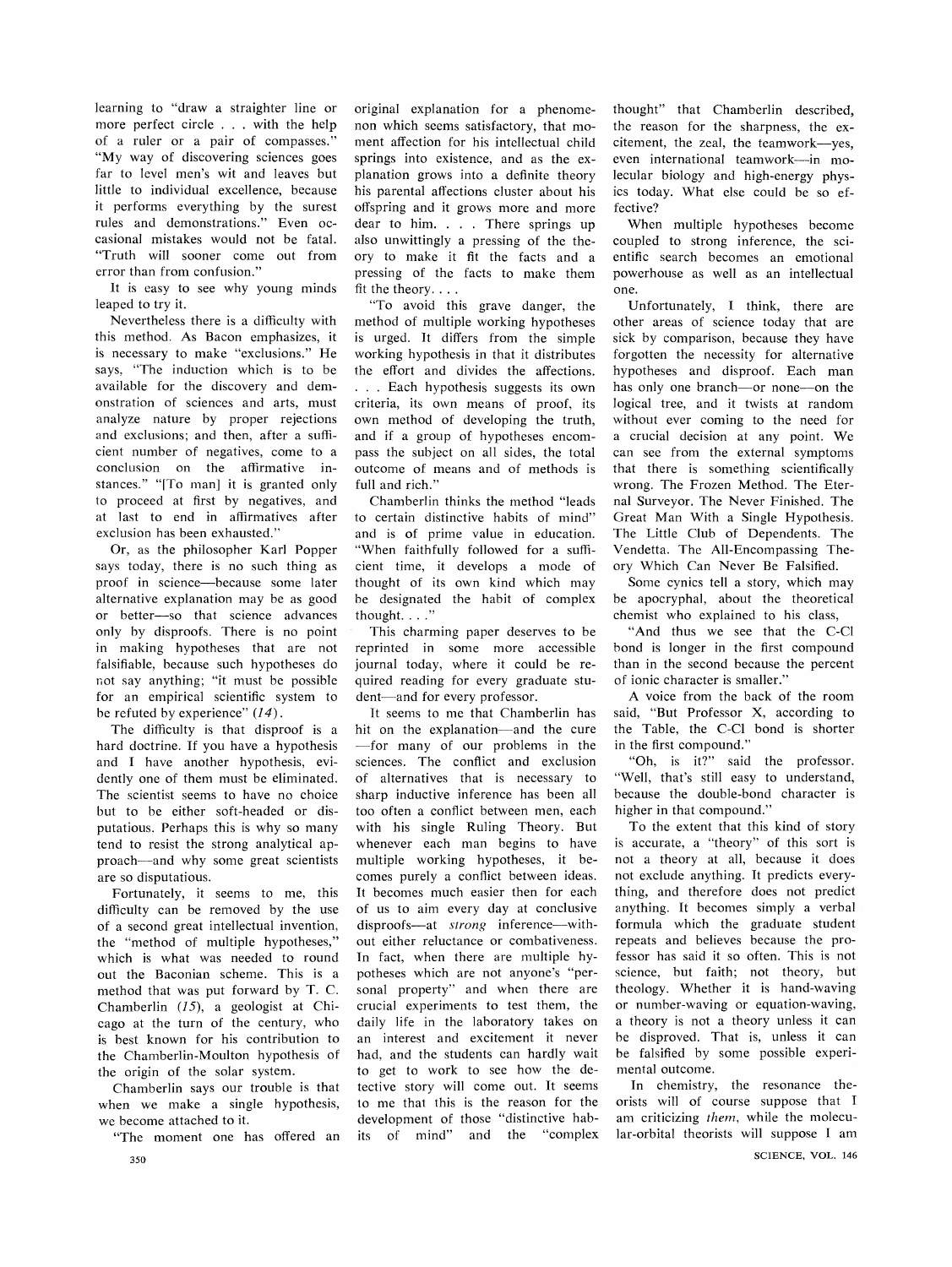**criticizing them. But their actionsour actions, for I include myself among them-speak for themselves. A failure to agree for 30 years is public advertisement of a failure to disprove.** 

**My purpose here, however, is not to call names but rather to say that we are all sinners, and that in every field and in every laboratory we need to try to formulate multiple alternative hypotheses sharp enough to be capable of disproof.** 

#### **Systematic Application**

**I think the work methods of a number of scientists have been testimony to the power of strong inference. Is success not due in many cases to systematic use of Bacon's "surest rules and demonstrations" as much as to rare and unattainable intellectual power? Faraday's famous diary (16), or Fermi's notebooks (3, 17), show how these men believed in the effectiveness of daily steps in applying formal inductive methods to one problem after another.** 

**Within 8 weeks after the discovery of x-rays, Roentgen had identified 17 of their major properties. Every student should read his first paper (18). Each demonstration in it is a little jewel of inductive inference. How else could the proofs have gone so fast, except by a method of maximum effectiveness?** 

**Organic chemistry has been the spiritual home of strong inference from the beginning. Do the bonds alternate in benzene or are they equivalent? If the first, there should be five disubstituted derivatives; if the second, three. And three it is (19). This is a strong-inference test-not a matter of measurement, of whether there are grams or milligrams of the products, but a matter of logical alternatives. How else could the tetrahedral carbon atom or the hexagonal symmetry of benzene have been inferred 50 years before the inferences could be confirmed by x-ray and infrared measurement?** 

**We realize that it was out of this kind of atmosphere that Pasteur came to the field of biology. Can anyone doubt that he brought with him a completely different method of reasoning? Every 2 or 3 years he moved to one biological problem after another, from optical activity to the fermentation of beet sugar, to the "diseases" of** 

**16 OCTOBER 1964** 

**wine and beer, to the disease of silkworms, to the problem of "spontaneous generation," to the anthrax disease of sheep, to rabies. In each of these fields there were experts in Europe who knew a hundred times as much as Pasteur, yet each time he solved problems in a few months that they had not been able to solve. Obviously it was not encyclopedic knowledge that produced his success, and obviously it was not simply luck, when it was repeated over and over again; it can only have been the systematic power of a special method of exploration. Are bacteria falling in? Make the necks of the flasks S-shaped. Are bacteria sucked in by the partial vacuum? Put in a cotton plug. Week after week his crucial experiments build up the logical tree of exclusions. The drama of strong inference in molecular biology today is only a repetition of Pasteur's story.** 

**The grand scientific syntheses, like those of Newton and Maxwell, are rare and individual achievements that stand outside any rule or method. Nevertheless it is interesting to note that several of the great synthesizers have also shown the strong-inference habit of thought in their other work, as Newton did in the inductive proofs of his Opticks and Maxwell did in his experimental proof that three and only three colors are needed in color vision.** 

#### **A Yardstick of Effectiveness**

**I think the evident effectiveness of the systematic use of strong inference suddenly gives us a yardstick for thinking about the effectiveness of scientific methods in general. Surveys, taxonomy, design of equipment, systematic measurements and tables, theoretical computations-all have their proper and honored place, provided they are parts of a chain of precise induction of how nature works. Unfortunately, all too often they become ends in themselves, mere time-serving from the point of view of real scientific advance, a hypertrophied methodology that justifies itself as a lore of respectability.** 

**We praise the "lifetime of study," but in dozens of cases, in every field, what was needed was not a lifetime but rather a few short months or weeks of analytical inductive inference. In any new area we should try, like**  **Roentgen, to see how fast we can pass from the general survey to analytical inferences. We should try, like Pasteur, to see whether we can reach strong inferences that encyclopedism could not discern.** 

**We speak piously of taking measurements and making small 'studies that will "add another brick to the temple of science." Most such bricks just lie around the brickyard (20). Tables of constants have their place and value, but the study of one spectrum after another, if not frequently re-evaluated, may become a substitute for thinking, a sad waste of intelligence in a research laboratory, and a mistraining whose crippling effects may last a lifetime.** 

**To paraphrase an old saying, Beware of the man of one method or one instrument, either experimental or theoretical. He tends to become method-oriented rather than problem-oriented. The method-oriented man is shackled; the problem-oriented man is at least reaching freely toward what is most important. Strong inference redirects a man to problem-orientation, but it requires him to be willing repeatedly to put aside his last methods and teach himself new ones.** 

**On the other hand, I think that anyone who asks the question about scientific effectiveness will also conclude that much of the mathematicizing in physics and chemistry today is irrelevant if not misleading.** 

**The great value of mathematical formulation is that when an experiment agrees with a calculation to five decimal places, a great many alternative hypotheses are pretty well excluded (though the Bohr theory and the Schr6dinger theory both predict exactly the same Rydberg constant!). But when the fit is only to two decimal places, or one, it may be a trap for the unwary; it may be no better than any rule-of-thumb extrapolation, and some other kind of qualitative exclusion might be more rigorous for testing the assumptions and more important to scientific understanding than the quantitative fit.** 

**I know that this is like saying that the emperor has no clothes. Today we preach that science is not science unless it is quantitative. We substitute correlations for causal studies, and physical equations for organic reasoning. Measurements and equations are supposed to sharpen thinking, but, in my observation, they more often tend**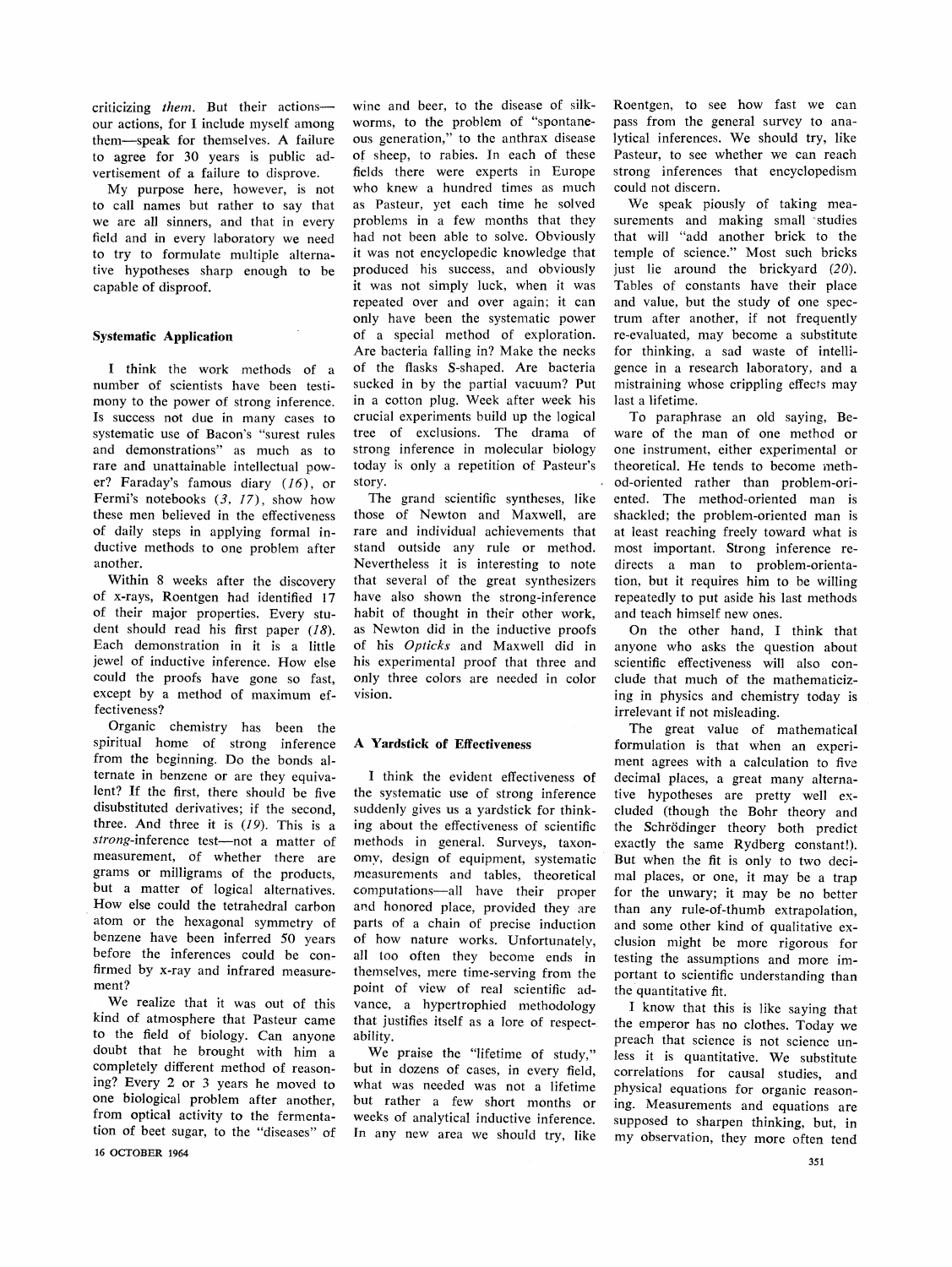**to make the thinking noncausal and fuzzy. They tend to become the object of scientific manipulation instead of auxiliary tests of crucial inferences.** 

**Many-perhaps most-of the great issues of science are qualitative, not quantitative, even in physics and chemistry. Equations and measurements are useful when and only when they are related to proof; but proof or disproof comes first and is in fact strongest when it is absolutely convincing without any quantitative measurement.** 

**Or to say it another way, you can catch phenomena in a logical box or in a mathematical box. The logical box is coarse but strong. The mathematical box is fine-grained but flimsy. The mathematical box is a beautiful way of wrapping up a problem, but it will not hold the phenomena unless they have been caught in a logical box to begin with.** 

**What I am saying is that, in numerous areas that we call science, we have come to like our habitual ways, and our studies that can be continued indefinitely. We measure, we define, we compute, we analyze, but we do not exclude. And this is not the way to use our minds most effectively or to make the fastest progress in solving scientific questions.** 

**Of course it is easy-and all too common-for one scientist to call the others unscientific. My point is not that my particular conclusions here are necessarily correct, but that we have long needed some absolute standard of possible scientific effectiveness by which to measure how well we are succeed**ing in various areas—a standard that **many could agree on and one that would be undistorted by the scientific pressures and fashions of the times and the vested interests and busywork that they develop. It is not public evaluation I am interested in so much as a private measure by which to compare one's own scientific performance with what it might be. I believe that strong inference provides this kind of standard of what the maximum possible sci**entific effectiveness could be-as well **as a recipe for reaching it.** 

#### **Aids to Strong Inference**

**How can we learn the method and teach it? It is not difficult. The most important thing is to keep in mind that this kind of thinking is not a lucky knack but a system that can be taught** 

**and learned. The molecular biologists today are living proof of it. The second thing is to be explicit and formal and regular about it, to devote a half hour or an hour to analytical thinking every day, writing out the logical tree and the alternatives and crucial experiments explicitly in a permanent notebook. I have discussed elsewhere (3) the value of Fermi's notebook method, the effect it had on his colleagues and students, and the testimony that it "can be adopted by anyone with profit."** 

**It is true that it takes great courtesy to teach the method, especially to one's peers-or their students. The stronginference point of view is so resolutely critical of methods of work and values in science that any attempt to compare specific cases is likely to sound both smug and destructive. Mainly one should try to teach it by example and by exhorting to self-analysis and selfimprovement only in general terms, as I am doing here.** 

**But I will mention one severe but useful private test-a touchstone of**  strong inference—that removes the nec**essity for third-person criticism, because it is a test that anyone can learn to carry with him for use as needed. It is our old friend the Baconian "exclusion," but I call it "The Question." Obviously it should be applied as much to one's own thinking as to others'. It consists of asking in your own mind, on hearing any scientific explanation or theory put forward, "But sir, what experiment could disprove your hypothesis?"; or, on hearing a scientific experiment described, "But sir, what hypothesis does your experiment disprove?"** 

**This goes straight to the heart of the matter. It forces everyone to refocus on the central question of whether there is or is not a testable scientific step forward.** 

**If such a question were asked aloud, many a supposedly great scientist would sputter and turn livid and would want to throw the questioner out, as a hostile witness! Such a man is less than he appears, for he is obviously not accustomed to think in terms of alternative hypotheses and crucial experiments for himself; and one might also wonder about the state of science**  in the field he is in. But who knows?**the question might educate him, and his field too!** 

**On the other hand, I think that throughout most of molecular biology** 

**and nuclear physics the response to The Question would be to outline immediately not one but several tests to disprove the hypothesis-and it would turn out that the speaker already had two or three graduate students working on them!** 

**I almost think that government agencies could make use of this kind of**  touchstone. It is not true that all sci**ence is equal, or that we cannot justly compare the effectiveness of scientists by any method other than a mutualrecommendation system. The man to watch, the man to put your money on, is not the man who wants to make "a survey" or a "more detailed study" but the man with the notebook, the man with the alternative hypotheses and the crucial experiments, the man who knows how to answer your Question of disproof and is already working on it.** 

**There are some really hard problems, some high-information problems, ahead of us in several fields, problems of photosynthesis, of cellular organization, of the molceular structure and organization of the nervous system, not to mention some of our social and international problems. It seems to me that the method of most rapid progress in such complex areas, the most effective way of using our brains, is going to be to set down explicitly at each step just what the question is, and what all the alternatives are, and then to set up crucial experiments to try to disprove some. Problems of this complexity, if they can be solved at all, can be solved only by men generating and excluding possibilities with maximum effectiveness, to obtain a high degree of information per unit time-men willing to work a little bit at thinking.** 

**When whole groups of us begin to concentrate like that, I believe we may see the molecular-biology phenomenon repeated over and over again, with order-of-magnitude increases in the rate of scientific understanding in almost every field.** 

#### **References and Notes**

- **1. A. M. Weinberg, Minerva 1963, 159 (winter 1963); Phys. Today 17, 42 (1964).**<br> **2. G. Polya, Mathematics and Plausible Reason-**<br> **ing (Princeton Univ. Press, Princeton, N.J.,**
- **1954), vol. 1, Induction and Analogy in Mathematics; vol. 2, Patterns of Plausible**
- **Inference. 3. J. R. Platt, The Excitement of Science (Houghton Mifflin, Boston, 1962); see espe-cially chapters 7 and 8. 4. J. D. Watson and F. H. C. Crick, Nature**
- 
- **171, 737 (1953). 5. M. Meselson and F. Stahl, Proc. Natl. Acad, Sci. U.S. 44, 671 (1958). 6. A. Rich, in Biophysical Science: A Study**